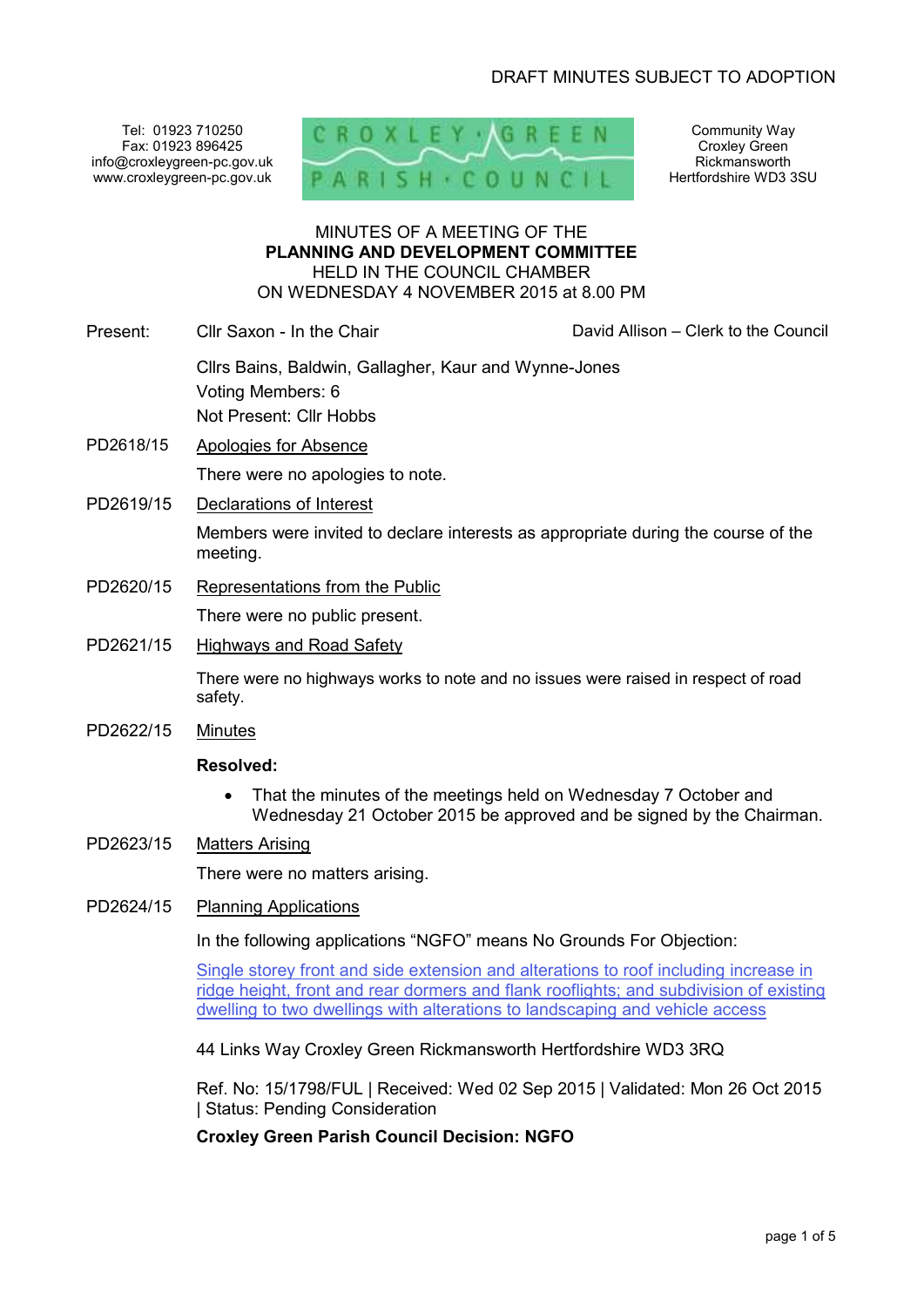Retrospective: Installation of ATM and internally illuminated signage

167 New Road Croxley Green Hertfordshire WD3 3HB

Ref. No: 15/2008/RSP | Received: Thu 01 Oct 2015 | Validated: Wed 28 Oct 2015 | Status: Pending Consideration

# **Croxley Green Parish Council Decision: NGFO**

Advertising Consent: retrospective: Internally illuminated signage to ATM

167 New Road Croxley Green Hertfordshire WD3 3HB

Ref. No: 15/2009/ADV | Received: Thu 01 Oct 2015 | Validated: Wed 28 Oct 2015 | Status: Pending Consideration

### **Croxley Green Parish Council Decision: NGFO**

Permitted Development Notice Telecommunications: Replacement of existing 12.5m pole with a new 13.5m pole including 3 antennas, installation of one cabinet and ancillary works

Communications Site Adjoining 191 Baldwins Lane Croxley Green Hertfordshire

Ref. No: 15/2028/PDNT | Received: Mon 05 Oct 2015 | Validated: Mon 05 Oct 2015 | Status: Pending Consideration

### **Croxley Green Parish Council Decision: OBJECT. The objections raised by residents and Hertfordshire Highways are agreed with and fully endorsed.**

Part change of use from A3 (restaurant and cafe) to A3/A5 (restaurant and cafe/hot food takeaway)

3A The Green Croxley Green Rickmansworth Hertfordshire WD3 3AJ

Ref. No: 15/2055/FUL | Received: Wed 07 Oct 2015 | Validated: Mon 19 Oct 2015 | Status: Pending Consideration

#### **Croxley Green Parish Council Decision: NGFO**

Part single part two storey front and side extension and single storey rear extension and alterations to fenestration

182 Baldwins Lane Croxley Green Rickmansworth Hertfordshire WD3 3LQ

Ref. No: 15/2076/FUL | Received: Mon 12 Oct 2015 | Validated: Wed 14 Oct 2015 | Status: Pending Consideration

#### **Croxley Green Parish Council Decision: NGFO**

Part Retrospective: Alterations to provide two rear dormers to each dwelling in place of approved rooflights

1-3 Hollowtree Mews Croxley Green Hertfordshire WD4 8RD

Ref. No: 15/2110/RSP | Received: Thu 15 Oct 2015 | Validated: Mon 26 Oct 2015 | Status: Pending Consideration

**Croxley Green Parish Council Decision: NGFO**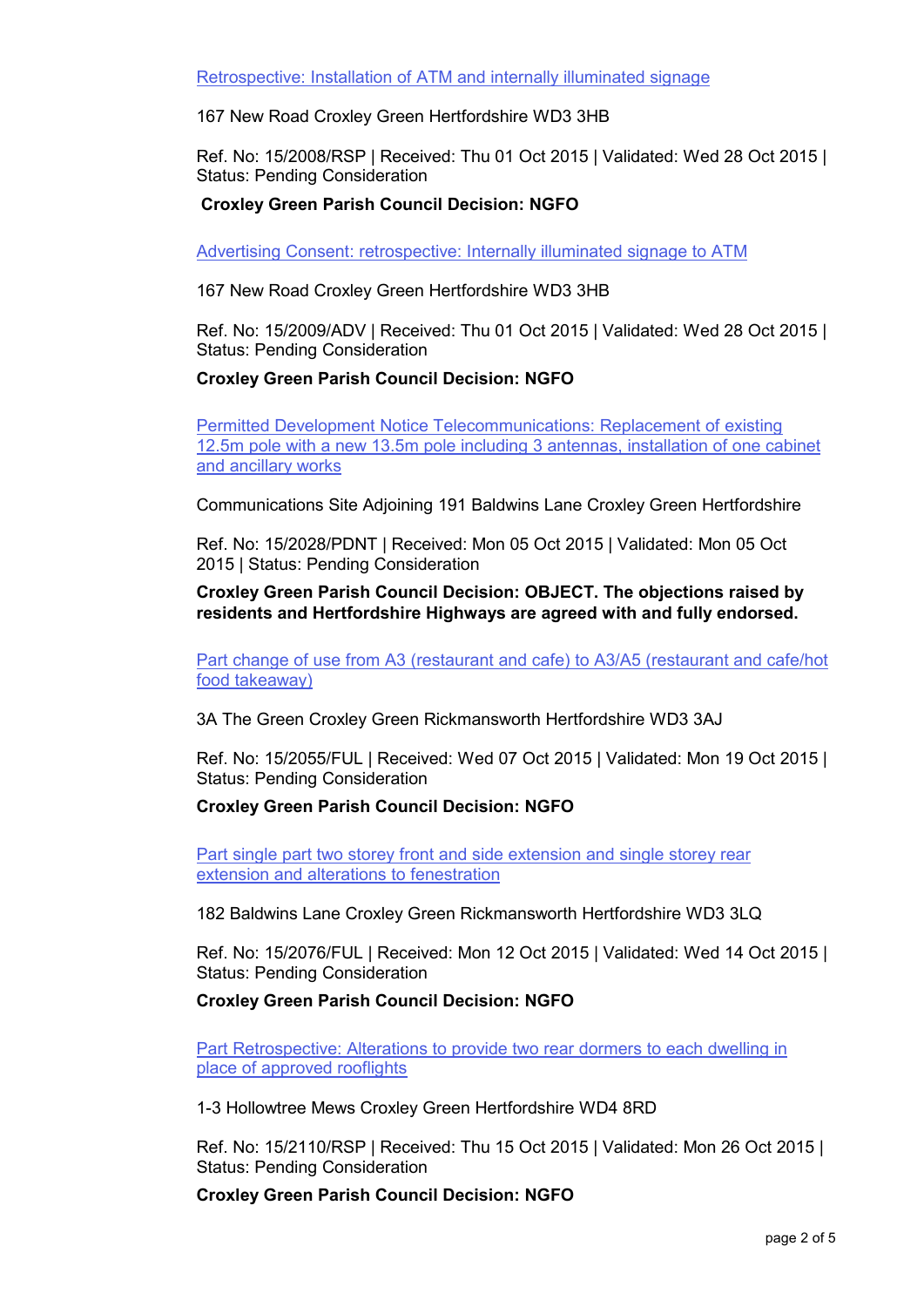Single storey side and rear extensions

94 Sherborne Way Croxley Green Rickmansworth Hertfordshire WD3 3PG

Ref. No: 15/2111/FUL | Received: Thu 15 Oct 2015 | Validated: Thu 15 Oct 2015 | Status: Pending Consideration

# **Croxley Green Parish Council Decision: NGFO**

Part single, part two storey rear extension; demolition of existing front access steps and erection of new front access steps; rear patio

9 Oakleigh Drive Croxley Green Hertfordshire WD3 3EE

Ref. No: 15/2134/FUL | Received: Tue 20 Oct 2015 | Validated: Tue 20 Oct 2015 | Status: Pending Consideration

**Croxley Green Parish Council Decision: NGFO**

Demolition of garages and erection of three two-storey dwellings with undercroft parking and vehicular access from New Road.

Land to the rear of 163 - 169 New Road Croxley Green Hertfordshire WD3 3HB

Ref. No: 15/2144/FUL | Received: Wed 21 Oct 2015 | Validated: Fri 23 Oct 2015 | Status: Pending Consideration

**Croxley Green Parish Council Decision: OBJECT. The proposed development would result in a poor and cramped layout, exacerbated by the plot sizes, building footprint, plot frontage width, height, gaps between buildings, poor parking layout and poor aspect of the dwellings.**

First storey side extension and single storey rear extension.

Little Elms 12 Green Lane Croxley Green Hertfordshire WD3 3HR

Ref. No: 15/2158/FUL | Received: Fri 23 Oct 2015 | Validated: Fri 30 Oct 2015 | Status: Pending Consideration

**Croxley Green Parish Council Decision: NGFO**

Single storey extension to garage at front of house

31 Woodland Chase Croxley Green Hertfordshire WD3 3FN

Ref. No: 15/2199/FUL | Received: Wed 28 Oct 2015 | Validated: Wed 28 Oct 2015 | Status: Pending Consideration

**Croxley Green Parish Council Decision: NGFO**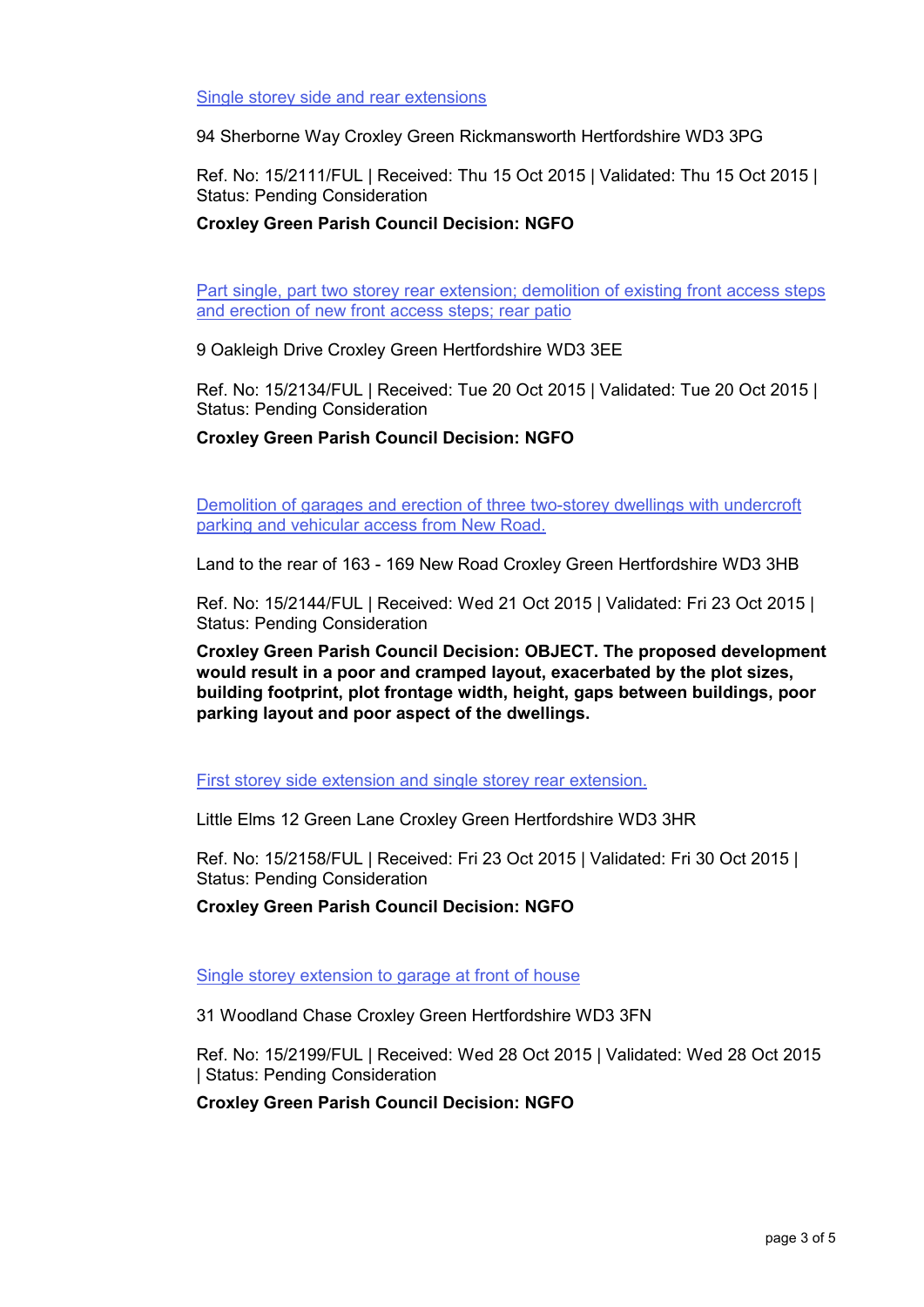# **Certificates of Lawfulness, Discharge of Conditions and Non-Material Amendments to planning applications – for Members information only**

Members noted the following application.

Certificate of Lawfulness Proposed Development: Single storey rear extension and removal of chimney

76 Barton Way Croxley Green Hertfordshire WD3 3QA

Ref. No: 15/2152/CLPD | Received: Wed 21 Oct 2015 | Validated: Wed 21 Oct 2015 | Status: Pending Consideration

## PD2625/15 Recent Decisions by Three Rivers District Council

Members noted the following decisions.

# **APPROVED**

| <b>Application No:</b> | 15/1702/RSP                                                                                                                                                                                                                                                                                                                                 |
|------------------------|---------------------------------------------------------------------------------------------------------------------------------------------------------------------------------------------------------------------------------------------------------------------------------------------------------------------------------------------|
| <b>Application:</b>    | Retrospective: Single storey side and rear extension                                                                                                                                                                                                                                                                                        |
| <b>Address:</b>        | 29 Repton Way Croxley Green Hertfordshire                                                                                                                                                                                                                                                                                                   |
| <b>CGPC Decision:</b>  | <b>NGFO</b>                                                                                                                                                                                                                                                                                                                                 |
| <b>TRDC Decision:</b>  | Approved                                                                                                                                                                                                                                                                                                                                    |
| <b>Application No:</b> | 15/1770/FUL                                                                                                                                                                                                                                                                                                                                 |
| <b>Application:</b>    | Demolition of conservatory; construction of part single, part<br>two storey rear extension, first floor side extension,<br>replacement porch and internal alterations and alterations to<br>fenestration                                                                                                                                    |
| <b>Address:</b>        | 43 Hastings Way Croxley Green Rickmansworth                                                                                                                                                                                                                                                                                                 |
| <b>CGPC Decision:</b>  | <b>NGFO</b>                                                                                                                                                                                                                                                                                                                                 |
| <b>TRDC Decision:</b>  | Approved                                                                                                                                                                                                                                                                                                                                    |
| <b>Application No:</b> | 15/1818/PDNT                                                                                                                                                                                                                                                                                                                                |
| <b>Application:</b>    | Permitted Development Notice Telecommunications:<br>Replacement of existing 8m monopole with a new 12m high<br>monopole, installation of 1 additional cabinet and ancillary<br>works                                                                                                                                                        |
| <b>Address:</b>        | <b>Baldwins Lane Croxley Green Hertfordshire</b>                                                                                                                                                                                                                                                                                            |
| <b>CGPC Decision:</b>  | OBJECT. The proposal would by virtue of its siting, design<br>and appearance be particularly prominent within the street<br>scene and would further clutter this street scene. This would<br>be to the detriment of both the appearance and visual<br>amenity of the area as well as the amenity of the adjacent<br>residential properties. |
| <b>TRDC Decision:</b>  | Approved                                                                                                                                                                                                                                                                                                                                    |